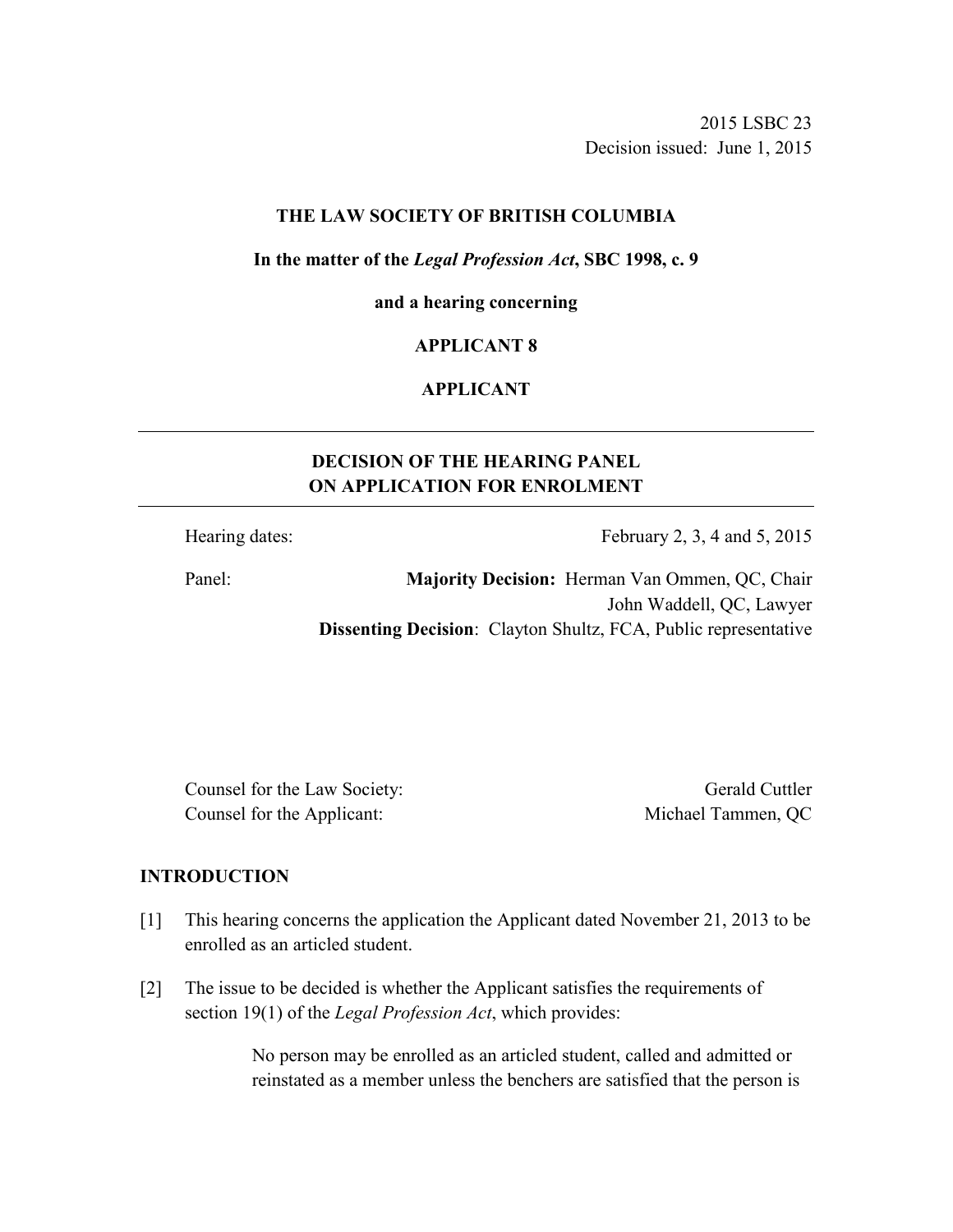of good character and repute and fit to become a barrister and a solicitor of the Supreme Court.

- [3] Pursuant to Rule 2-67 of the Law Society Rules, the onus is on the Applicant to satisfy the Panel on a balance of probabilities that he has met the requirements of s. 19(1).
- [4] The Applicant was advised by email on March 24, 2014 that the circumstances to be inquired into at this hearing were:
	- (a) the criminal charges against him on August 21, 2013 regarding an alleged assault on his wife, VB, contrary to s. 266 of the *Criminal Code*;
	- (b) his failure to disclose on his application that he had been charged on September 7, 2007 under the *Transit Conduct and Safety Regulations* for failing to retain and produce proof of payment and on September 3, 2011 under the *Motor Vehicle Act* for failing to stop on a marked line at a stop sign; and
	- (c) his credibility and candour regarding the above noted matters.

## **BACKGROUND**

- [5] The Applicant was at the time of the hearing 30 years of age. He was born in Patiala, Punjab, India. He was educated there, receiving a Bachelors' Degree in Psychology and a Bachelor of Law from a local university of Punjabi University in Patiala.
- [6] He obtained a licence to practise from the Bar Council of Punjab and Haryana in September 1999 immediately upon graduating from University. There was no requirement to article or take any specific training prior to practising.
- [7] He practised with a senior practitioner until the fall of 2001 when he became a Tax Inspector. A letter of reference from that senior practitioner was put in evidence, and the person stated that the Applicant's performance while employed was "outstanding." He worked as a Tax Inspector until immigrating to Canada in July 2004.
- [8] He began working in Canada at a 7-11 convenience store on graveyard shifts. He worked there for almost two years, until April 2006. The store manager provided a letter of reference attesting to the Applicant's honesty and integrity.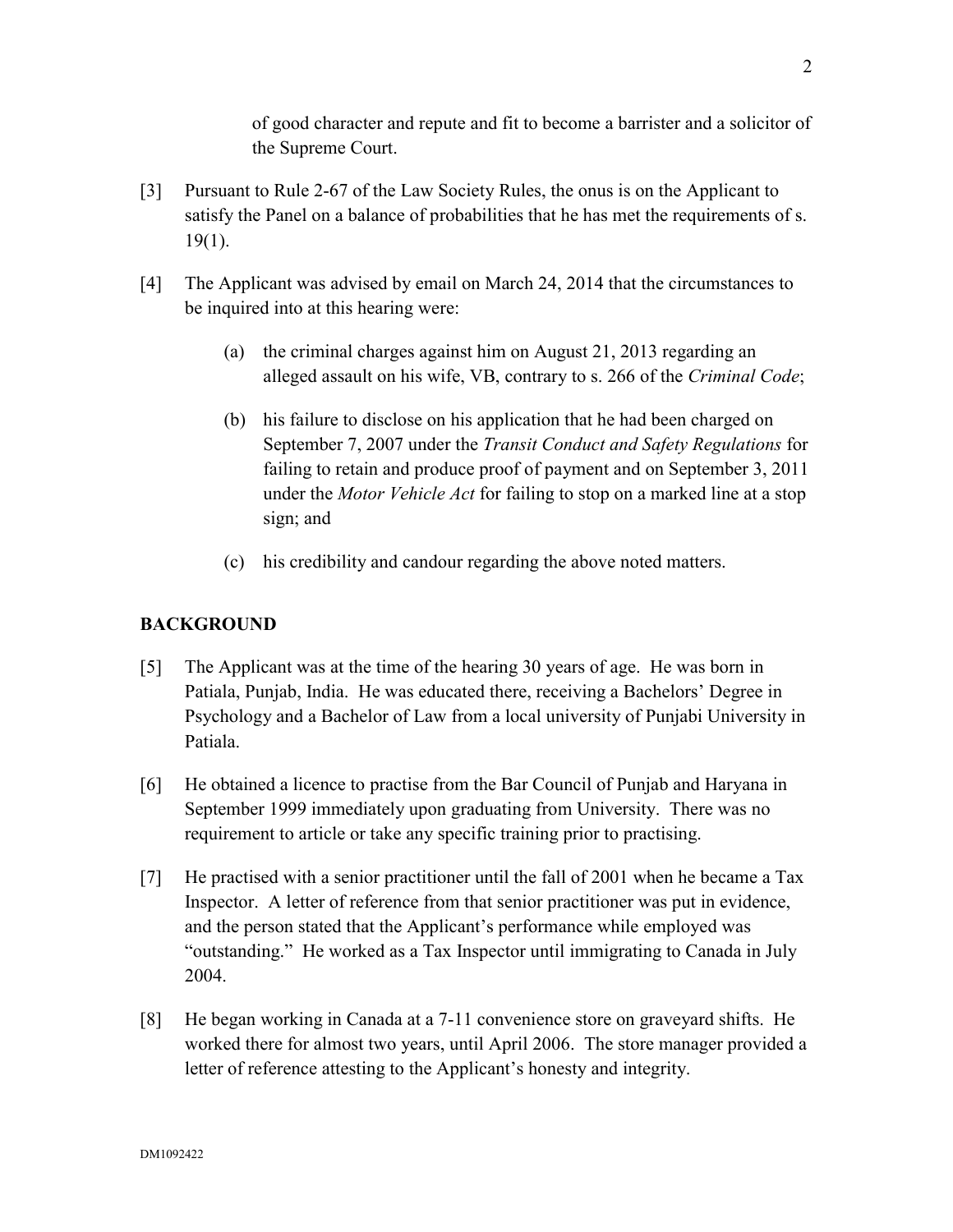- [9] During the next several years, the Applicant also worked for various security companies, each of whom also provided letters of reference. In November 2009, he was appointed a Special Municipal Constable with the Vancouver Police Department, Traffic Authority Unit. He worked up to 15 hours a day for the duration of the 2010 Olympics. He also had the misfortune to be on duty downtown during the Stanley Cup riots in 2011.
- [10] He received the Chief Constable's Unit citation for his work in the Olympics and a Certificate of Appreciation on the 125th Anniversary of the Police Department, partly in recognition of his work during the riots. His supervisor at VPD-Traffic Authority provided a letter of reference supporting his application. This reference letter was given with knowledge of the assault charges that will be discussed later in these reasons.
- [11] When he decided to become a lawyer in Canada, the Applicant applied to the National Committee on Accreditation and was required to write four qualifying exams. He received a Certificate of Qualification in January 2013.
- [12] He then engaged in a long, broad-ranging search for an articling position. He received an interview with the [law firm]. He travelled to Saskatchewan for that interview and was told that, although an articling position would not be available for some months, they were prepared to hire him immediately as a law clerk and then later as an articled student. He worked as a clerk for the [law firm] for the months of October, November, December 2013 and January 2014.
- [13] The [law firm] is still prepared to provide him with articles provided his application succeeds. WS, who testified before us, proposes to be his principal.
- [14] The Applicant has been married twice. He was first married in India; it was an arranged marriage that he said did not last long. We were not given any details of their separation or divorce.
- [15] He married VB on April 8, 2011. They had a daughter on February 29, 2012. They are now estranged and have been separated since August 21, 2013.
- [16] They met during a physical testing program conducted for the RCMP by the YMCA. She also worked in the security industry and was seeking a career in policing.
- [17] The Applicant's mother came to Canada to see the new baby in July 2012. She ended up staying and living with the Applicant, his wife and their child.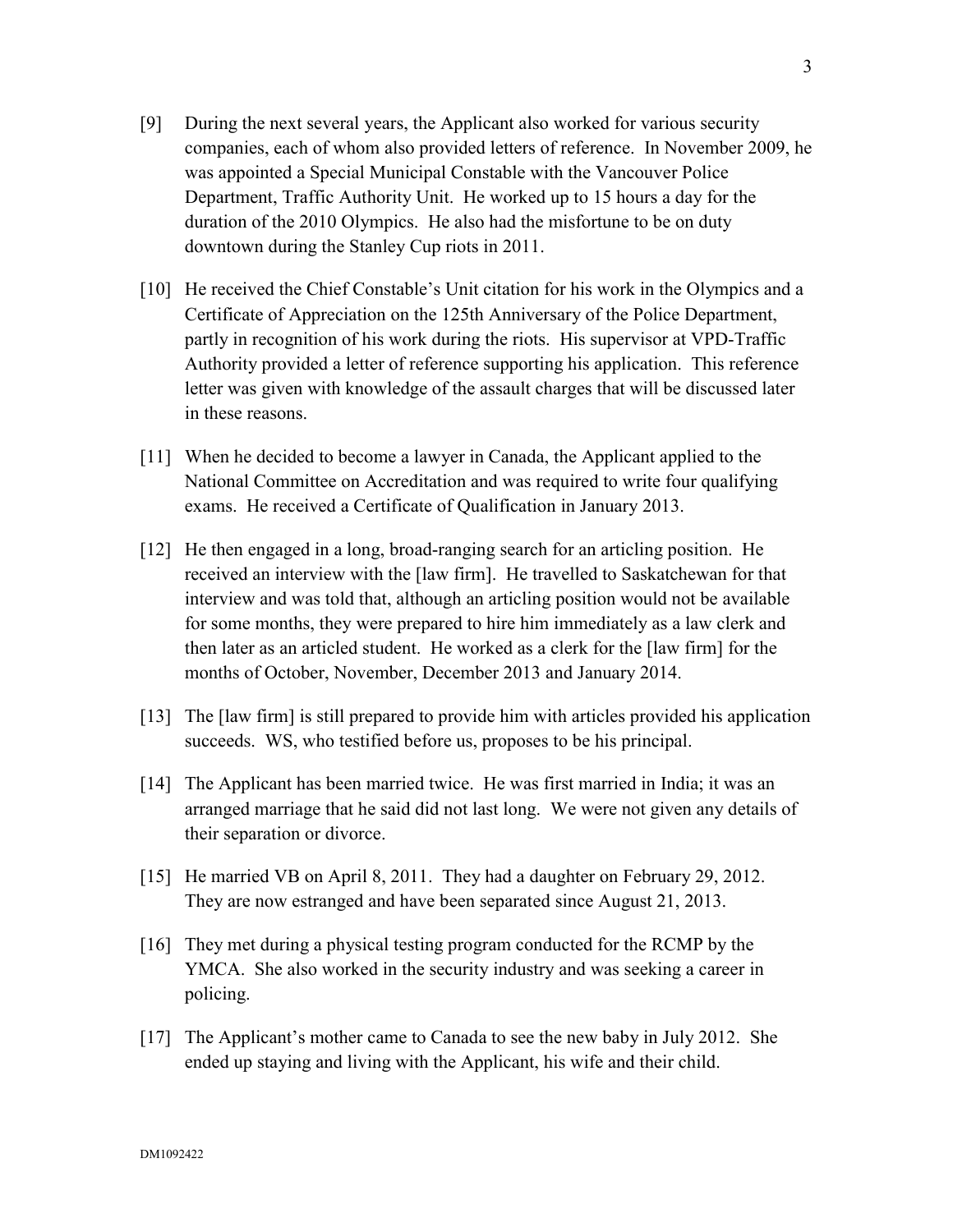[18] Troubles in the marriage culminated with a charge of assault against the Applicant on August 21, 2013. Precisely what happened on that day is in dispute. Much of the testimony heard concerned this event and the surrounding circumstances. There is much less dispute about the surrounding circumstances, so we will deal with those matters first.

### **THE MARITAL PROBLEMS**

[19] In June of 2013, the Applicant and his wife had a telephone conversation about what to have for dinner. This turned into an argument; the Applicant said his wife offended him saying nasty words to him. He testified that she said "you are a mama's boy" and suggested his previous wife left him because he was unable to satisfy her physically. The following text exchange ensued:

He texted to her:

Fuck off bitch. What do u think u are? If you don't have manners of how to talk over the phone with someone then why do u fuckin call and then bitch around with me?

all you do everyday is wash the utensils. You are busy on just one day but behave as if u are the busiest bitch in this country.

#### **FUCK YOU BITCH**.

She replied a few minutes later:

Thank you for your good comments.

He responded:

This is what you deserve. Why don't you bitch around with your fuckin family like this? Take your shit to them, we don't need it.

She replied again:

Again thank you.

His last response to her was:

Shut up. Do ur work.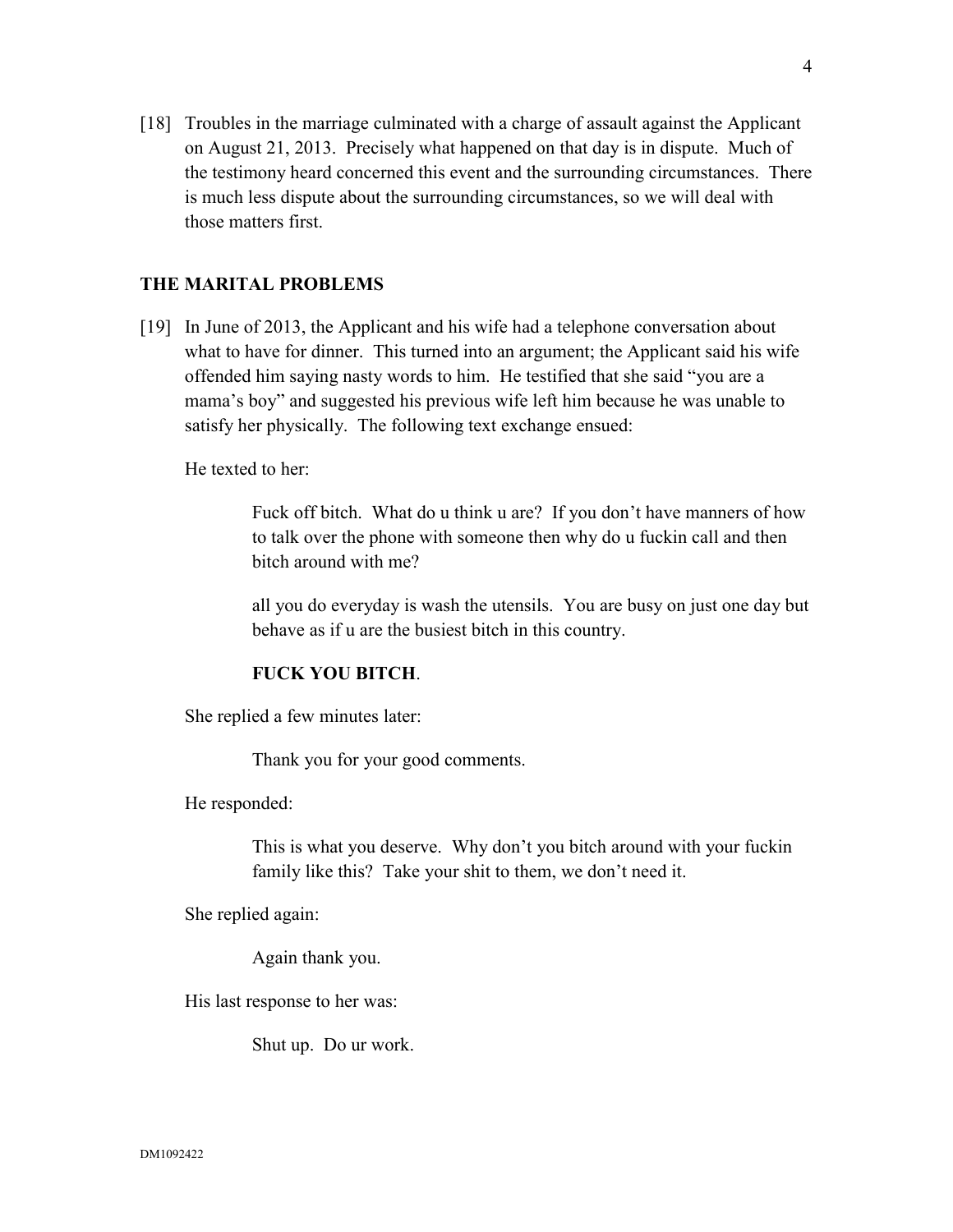- [20] In the weeks prior to August 2013 the Applicant said that he had noticed his wife "putting down" his mother because "she is on a visitor visa." He told her that, if she did not stop, "then I have to do something about it because now I know how some of your family members have come here. So I won't mind letting the Canadian High Commission in New Delhi know about it … ."
- [21] On August 11, 2013, the Applicant did in fact send an email to the Canadian High Commission in New Delhi alleging that his wife's uncle had been involved in improper activities concerning marriage and immigration.
- [22] The alleged assault occurred on either August 15, as the wife alleges, or August 16 as the Applicant alleges. In the week following the incident, the Applicant became aware that the wife's uncle had called the Applicant's father in India. The call concerned the Applicant's treatment of his wife, and he understood her uncle had said to his father that the uncle would have the police take the Applicant away.
- [23] Upon learning of this call, the Applicant decided to report his wife's uncle to the RCMP for uttering threats. He did this by telephone at around 3:17 pm on August 21, 2013. The police contacted the uncle promptly. The wife's uncle told her about the complaint. She then decided to report an alleged assault by the Applicant that had occurred six days before. She went to the police station in Surrey that same day at around 9:45 pm. The Applicant was charged with domestic violence under Section 266 of the *Criminal Code* on August 21 and signed an undertaking to abstain from communicating with his wife.
- [24] The Applicant retained experienced criminal counsel shortly thereafter. In an email to his counsel he stated:

Also, FYI, although I must say that the relationship with the Complainant is now over due to a lack of trust but if it helps in getting the charge dropped we can keep this fact confidential.

There can be a possibility that the Complainant might try to go easy on this charge with the public prosecutor provided she thinks that I have learned a lesson the hard way and gone down on my knees unconditionally surrendering to all her wishes. I believe that the motives of this complaint is not to get me convicted but to make me hen-pecked sans self-respect.

And then I am free to end this relationship later whenever I want.

[25] The criminal proceedings were resolved on November 18, 2013 when the Applicant, with the benefit of counsel, entered into a recognizance pursuant to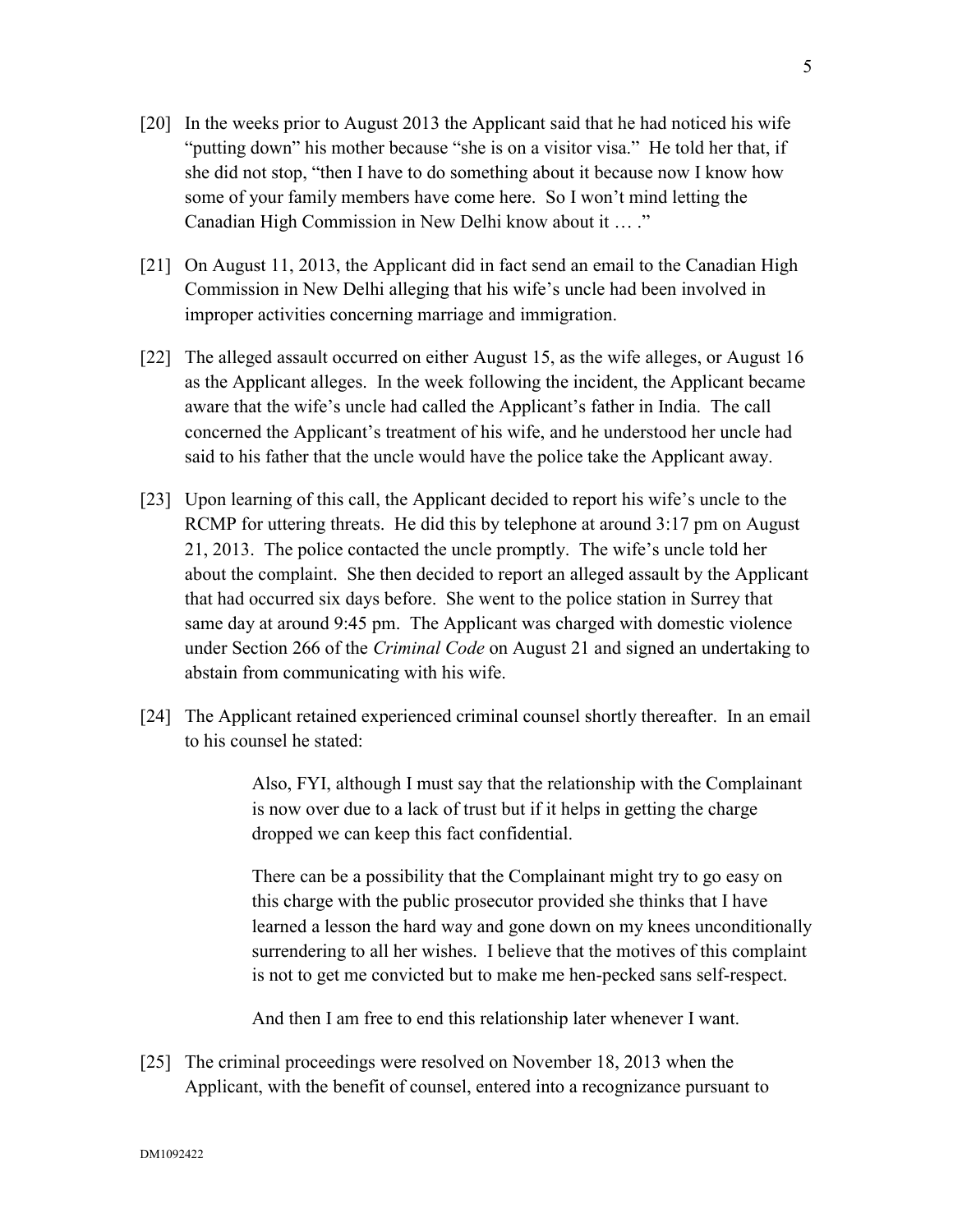Section 810 of the *Criminal Code*. This required him to admit that there were reasonable grounds to fear that he would cause personal injury to his spouse.

- [26] Subsequent to their separation and apart from the criminal proceedings, there has been lengthy and protracted litigation concerning access to the child and other matters.
- [27] The Applicant commenced a family law proceeding in Provincial Court on September 4, 2013 seeking access. Since then there have been numerous applications and several days of trial.
- [28] Noteworthy though is a Provincial Court Order made on March 25, 2014 prohibiting the Applicant from filing any further Provincial court applications without leave. Three days later, he filed a Notice of Family Claim in Supreme Court. He sought only an Order of Divorce on grounds that they had been living separate and apart. They had not yet been living separate and apart for one year. The action was commenced earlier than necessary. Although doing so was not a breach of the Provincial Court order, the Applicant was continuing the same type of conduct that the order sought to prevent.
- [29] The Applicant then engaged in a lengthy and unnecessary exchange with his wife's counsel regarding service of the Supreme Court proceedings on the Applicant. He initially texted his wife to arrange a time for service. Her counsel responded on her behalf advising that the documents could be dropped off at counsel's office and counsel would deliver them to her client. This was not satisfactory to the Applicant, who insisted that counsel agree to swear an affidavit of service and deliver it to the Registry. The Applicant testified he was acting on information received from the Registry. The length and tone of his communications with counsel at that time reveal a person more intent on winning a point than accomplishing service of legal documents.
- [30] The Applicant also commenced an action in Small Claims Court on January 29, 2014. In it he alleged that he had been charged because of his wife's false statements. Further, he alleged that, because of her actions, he became distressed, started gambling and lost all his savings at a casino. He sought damages for mental distress and defamation as well as loss of income.
- [31] He appeared before a Judge on March 31, 2014 and attempted to obtain judgment by default. It was denied. He testified before this Panel that commencing this action was a mistake of judgment and that he did not intend to proceed with the case. This intention had not been previously communicated to his wife or her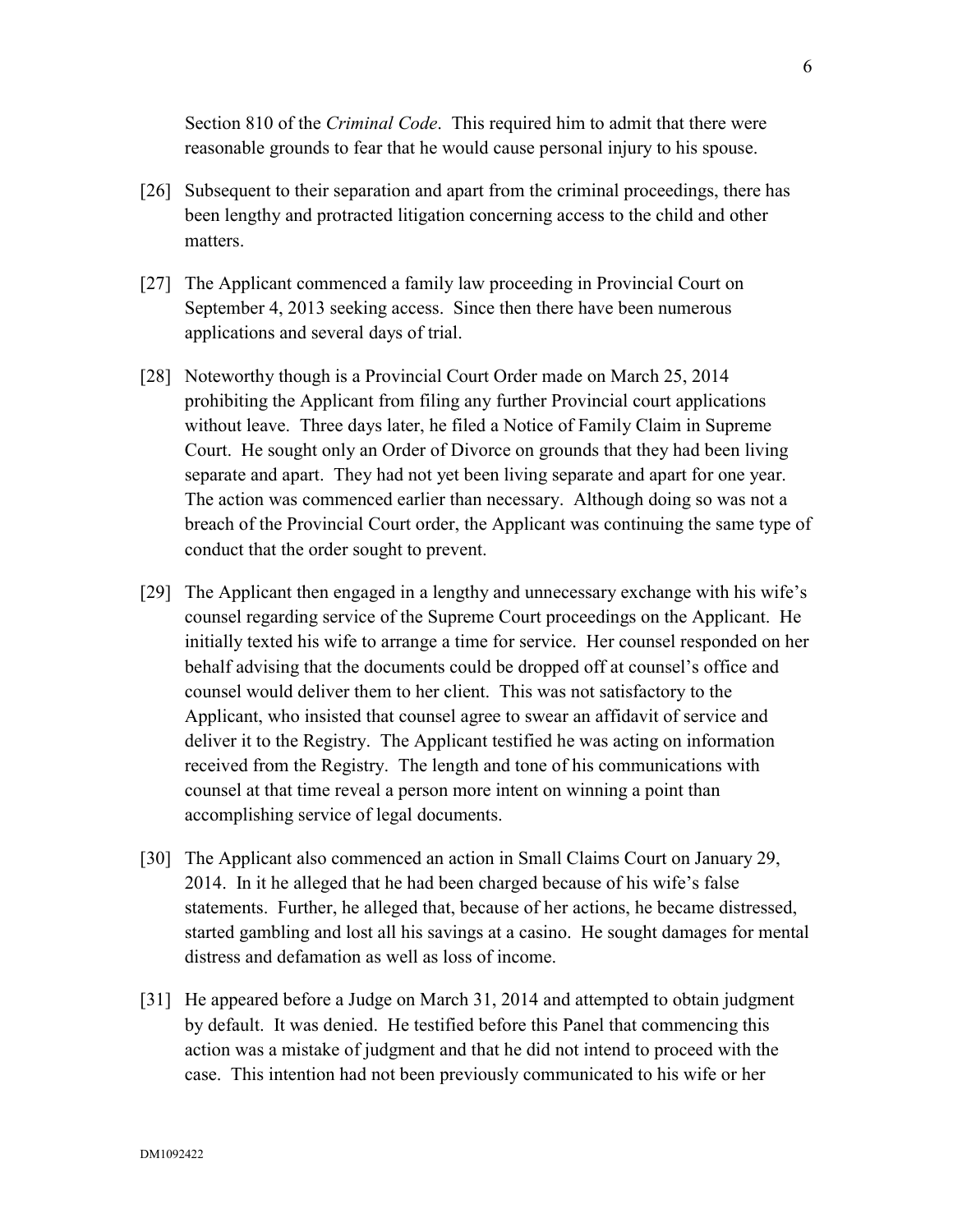counsel. The Small Claims action has not been dismissed to the Panel's knowledge.

### **THE EVENT**

- [32] At the hearing, the Applicant's wife described the assault on her by the Applicant as follows:
	- (a) Her husband and his mother left the house together for a walk in the morning;
	- (b) When he returned alone she asked "where is your mother?";
	- (c) He responded "Who are you to ask about my mother?";
	- (d) He took her to the sink in the kitchen and choked her so that she could not breathe properly;
	- (e) The mother returned and upon being told what occurred said "Beat her more":
	- (f) When the mother noticed that the wife was not breathing properly she said "Let her go or she will die."
- [33] In cross-examination the wife elaborated saying that the Applicant had grabbed her and thrown her against the sink with both hands around her neck. The impact against the counter or edge of the sink caused her pain and pinned her arms behind her back. She denied scratching the Applicant's arm or tearing his shirt.
- [34] The Applicant's evidence was quite different. He testified:
	- (a) He and his mother left the house in the morning together; she to go for a walk and he to go for a jog on a different route;
	- (b) On his return home, while he was removing his shoes, his wife accosted him asking him where his mother was;
	- (c) He said that he did not know as they had gone different routes;
	- (d) His wife refused to believe him and said that she did not want him and his mother to go out together ever again;
	- (e) He became angry and his mother returned from her walk;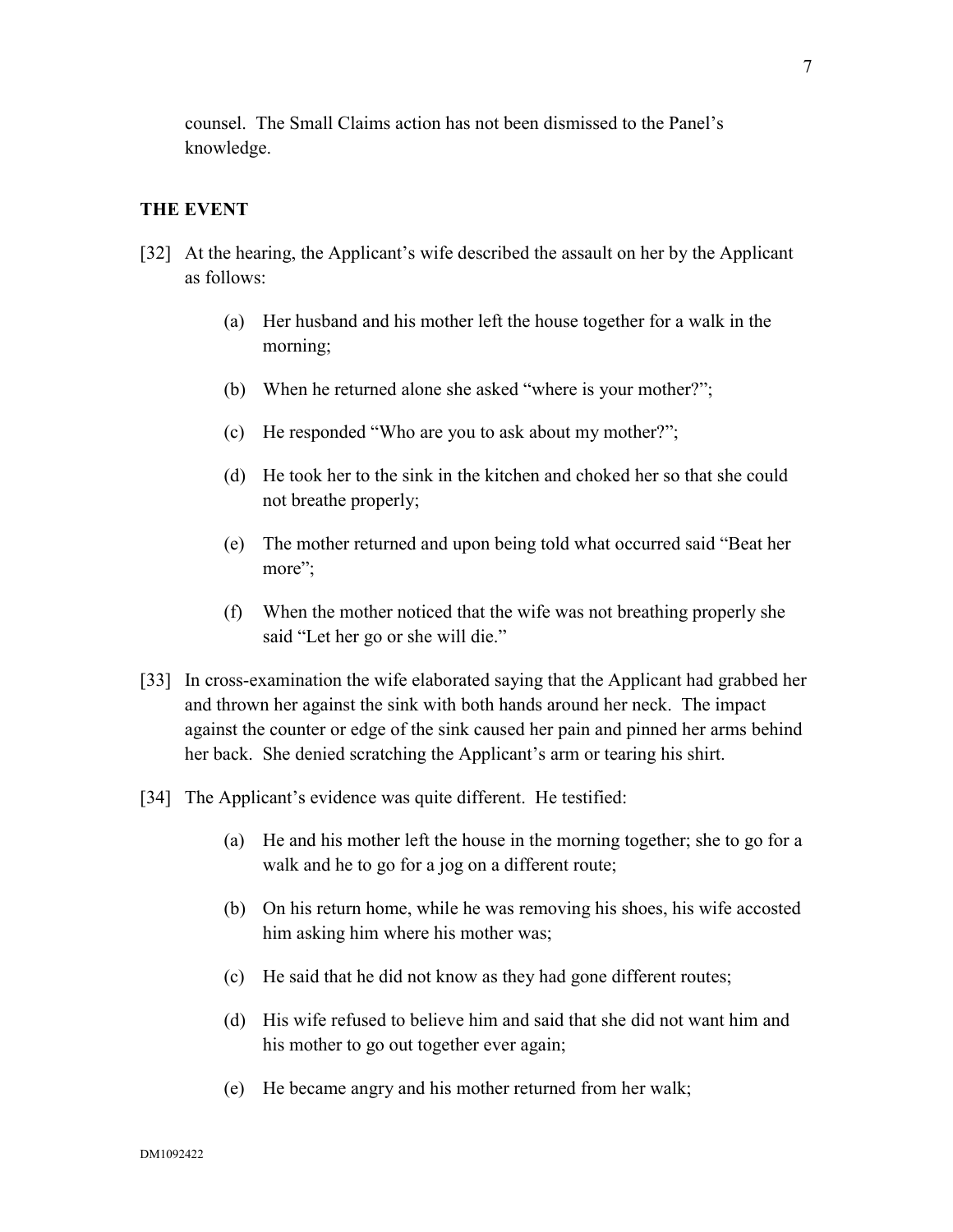- (f) He told his mother what had just transpired and she tried to reason with the wife who then "taunted" him;
- (g) He walked into the kitchen to put away his water bottle and said "I'll do whatever I want to do";
- (h) The wife entered the kitchen from the other entrance and attacked him. He said "She came to claw my face." He raised his right arm to shield his face. Her hand came into contact with his elbow drawing blood and then he "swiped" both of her arms to the side to divert her attack;
- (i) His mother had also entered the kitchen through the same entrance the wife had used and was standing behind the wife during the attack;
- (j) He then moved to the living room when the wife attacked him again. He moved sideways from her, and she landed on the couch in a seating position;
- (k) At this point the wife made a loud noise, started to cry and left to go to work shortly thereafter.
- [35] The Applicant's mother also testified about the events that day and supported his testimony except in two respects. First, she testified that she entered the kitchen through the same entrance as the Applicant had and that she was standing behind the Applicant when the wife attacked him. Second, she testified that in the second attack in the living room, that the wife tore the Applicant's t-shirt. The mother, in fact, brought the t-shirt and it was marked as an exhibit in this hearing showing a tear that had subsequently been mended.
- [36] The evidence the Applicant gave concerning this event is hard to reconcile with his admission in agreeing to the recognizance, that the wife had reasonable grounds to fear personal harm from him in that event. At the same time, the evidence that the wife gave differs in some material respects from the statements she gave to the police on August 21, 2013, six days after the event.
- [37] In her statement to the police the wife stated:
	- (a) that the Applicant had only one hand around her throat;
	- (b) she was able to breathe;
	- (c) while he had his hand around her throat he said "talk now, talk now";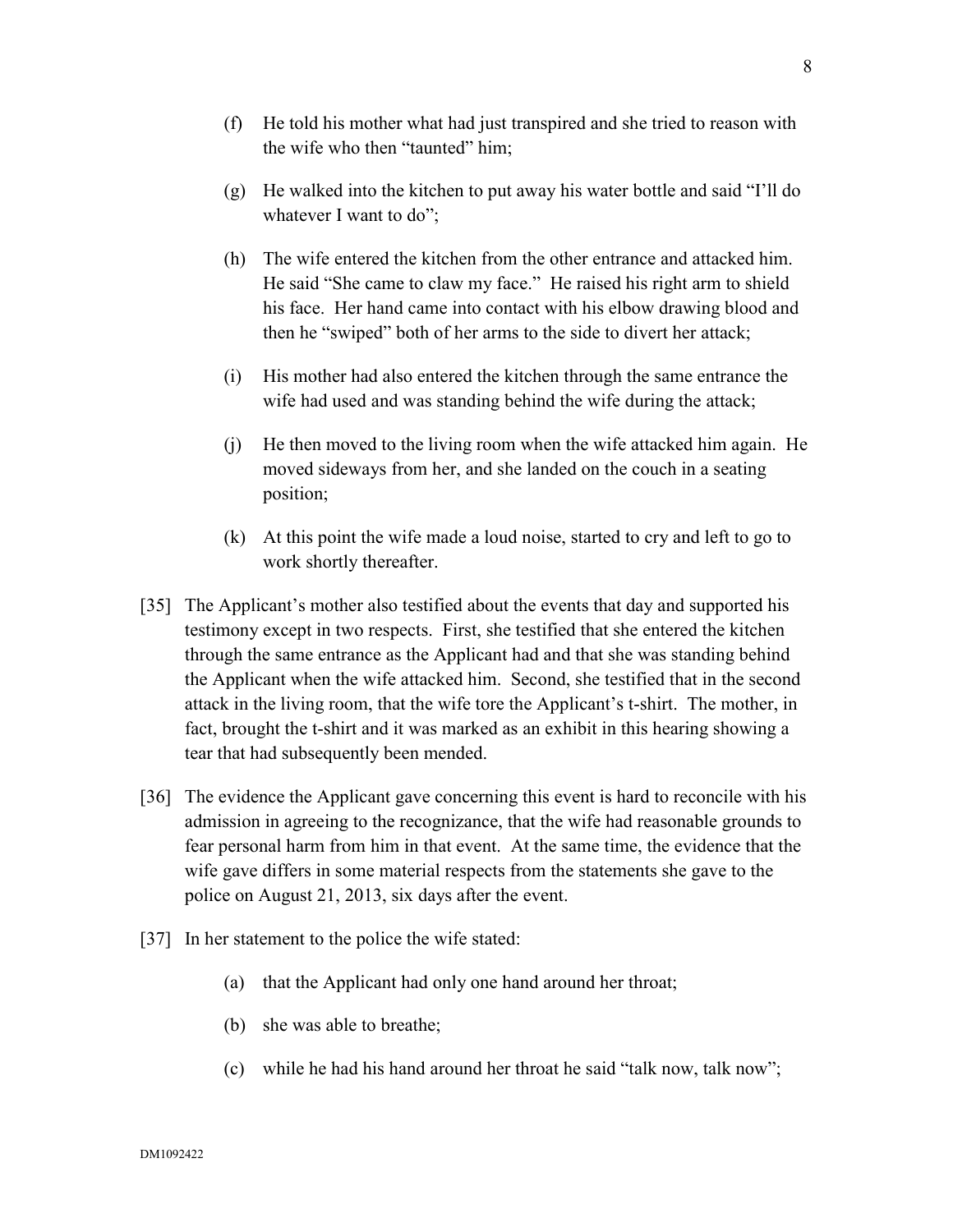- (d) his mother pulled her hair at the time this was occurring;
- (e) that she scratched his arm to get away from him.
- [38] When asked about these inconsistencies she testified that she was extremely upset when giving that statement and that under stress she does not always express herself properly. In light of these inconsistencies though, the Panel is not prepared to rely on the wife's evidence where it is contradicted by other evidence.
- [39] It is clear that an argument occurred one morning. Whether the date was August 15 or 16 matters little. The argument escalated to a physical altercation. There clearly was physical contact.
- [40] We do not need to find who initiated the physical contact or the extent of that contact for our purposes. For this hearing, it is sufficient to find that the Applicant's actions that day provided reasonable grounds for his wife to fear that he would cause her physical injury. This is the admission he made when entering into the recognizance on November 18, 2013.

## **FAILING TO DISCLOSE**

- [41] The Law Society alleges the Applicant failed to disclose two previous charges in his application; one for failing to have proof of payment on transit, and one for failing to stop at a stop sign. It is clear that he did fail to disclose those charges, and that disclosure was required.
- [42] The Applicant testified that he was focused on properly disclosing the assault charge, and suspension of his position at the Vancouver Police Department that resulted from the criminal charge, and simply forgot about those two prior incidents.
- [43] We accept his explanation as there does not appear to be other incidents of forgetfulness. He should have been more careful. When signing the application he was declaring under oath that the information in the application was "true, accurate and complete." Clearly, it was not complete. Counsel for the Law Society did not place much significance on the failure to disclose the charges.

#### **CHARACTER EVIDENCE**

[44] In addition to work-related references, which were all laudatory, the Applicant called two friends. They testified partly as fact witnesses, but primarily as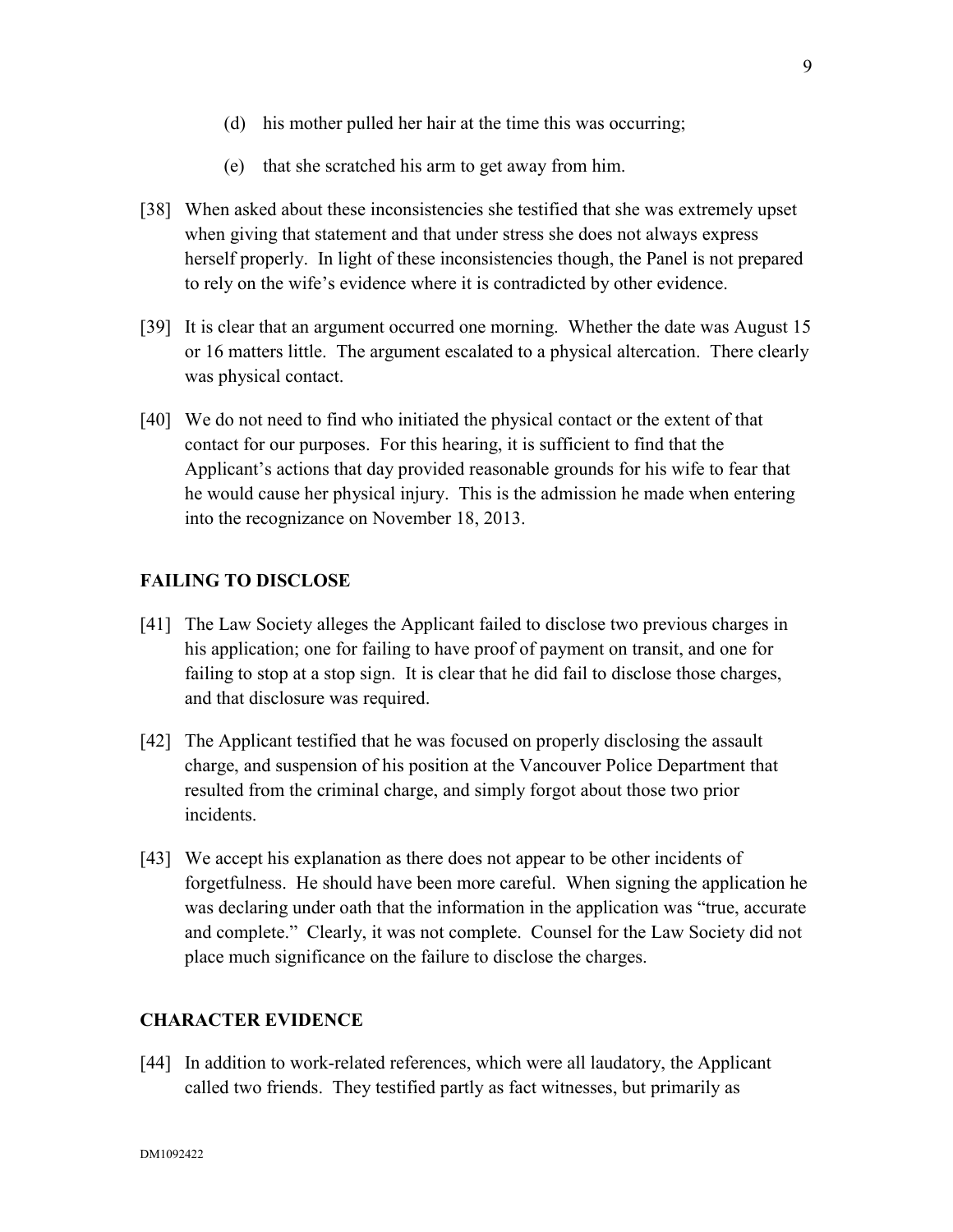character witnesses. The facts to which they testified did not assist the Panel in its deliberations on the facts. Their comments on the Applicant's character were of not much assistance either. They were clearly friends without the distance and objectivity that would make their views and assessments helpful.

[45] When they were referred to comments the Applicant made to his wife they expressed shock that the Applicant would speak in such a manner to his wife. They both agreed that type of behaviour was inappropriate.

## **APPLICANT'S CANDOUR**

- [46] The Law Society asserted that the Panel ought to be concerned about the Applicant's candour. Counsel asserted the Applicant's evidence before the Panel concerning the alleged assault was different from his prior statement to the Law Society, and to his criminal defence counsel.
- [47] First, in his application, he provided a detailed explanation of the "Actual Incident." In it he does not mention the second attack in the living room that he described in detail before the Panel. This is a material omission in his statement.
- [48] Secondly, although counsel retained to defend the criminal charges was not called as a witness, his file was put into evidence. We reviewed his handwritten notes of his initial interview with the Applicant. In them there is a note "incident – Aug. 15<sup>th</sup>." Law Society counsel asked us to infer that the note reflects the Applicant's advice to his lawyer that the incident occurred on August 15th, which is contrary to the evidence he gave in this hearing. We are not prepared to draw that inference as it is just as likely they were referring to the date on which it was alleged in the charge that the incident occurred.
- [49] We do not entirely accept the Applicant's version of the incident that occurred, but are not prepared to find that he was lying either to the Panel or in his application.
- [50] Nevertheless, we are concerned about his lack of understanding in relation to what he asserts was his apology to his wife. We acknowledge that making an apology in these circumstances is difficult, particularly because he is and was of the view that she lied about the assault.
- [51] One of the conditions of the recognizance that he consented to was that he attend counselling as directed by the probation officer. The officer provided him with a workbook concerning respectful relationships that he was required to complete. As a result of taking the course, and of his own accord, he wrote an "Apology Letter." It was addressed to his probation officer, not his wife. In that letter he wrote: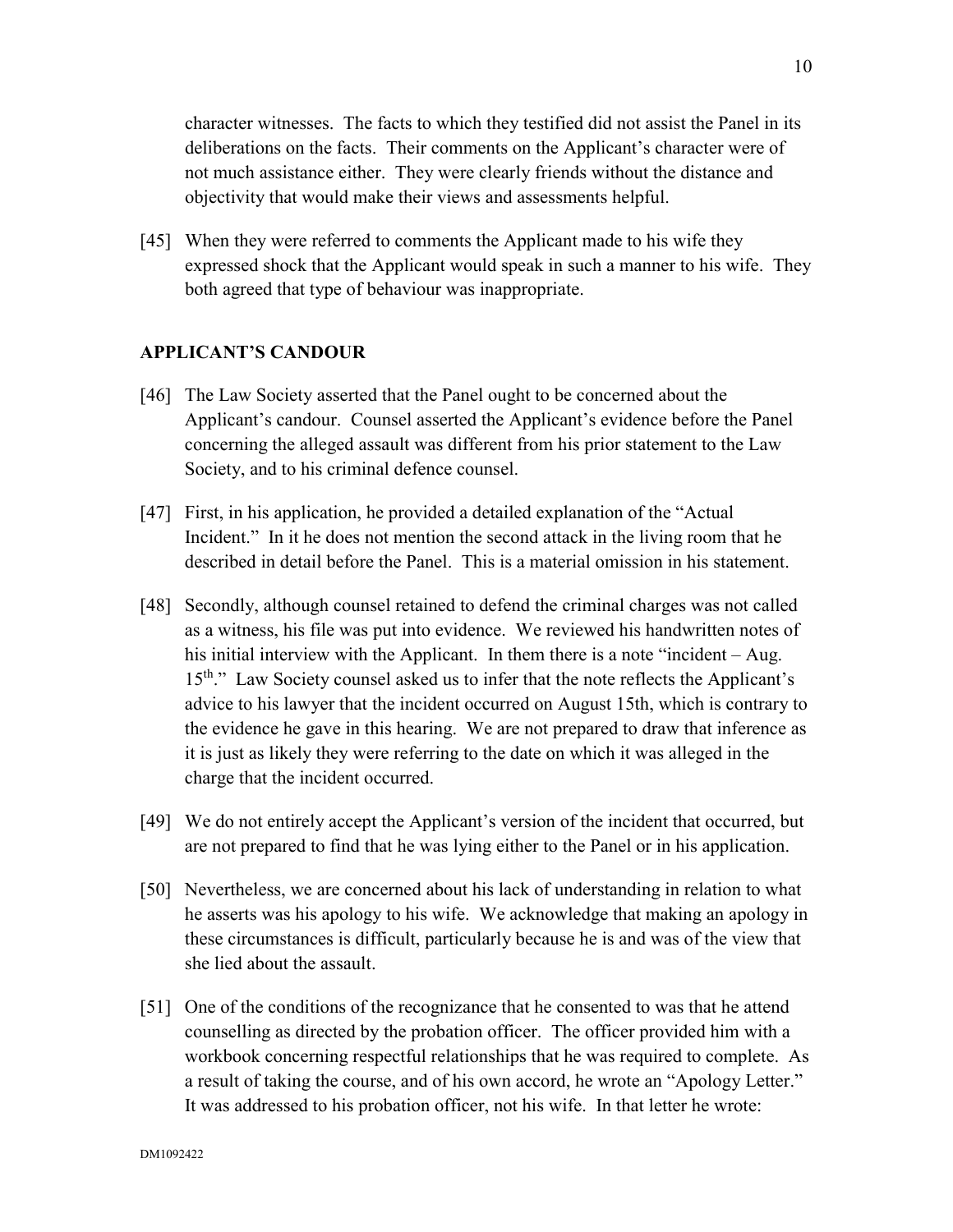… I admit that being the more educated spouse with sufficient relevant exposure, I had the greater responsibility to judge my married life circumstances and analyze the behaviour pattern of my spouse effectively before deciding how to deal with the situation, no matter howsoever challenging. …

I have very recently apologized to her in person, with all sincerity from my heart and no motive, saying with a heavy voice "I apologize for the way I responded to whatever you did. My responses were not to the level expected from a person of my profile." My omissions, even though may not be criminal, were still a part of my 'karma' for which I must accept responsibility.

- [52] The Applicant testified that he said those words or something similar, to his wife in the fall of 2013, after he had entered into the recognizance. His wife insists that he never apologized. If he did apologize, his subsequent conduct is not consistent with a true apology. The commencement of a small claims action within a month or two of the apology, the frequent motions that required an order of the Court to prevent and the circumstances of his insisting on personal service of the Supreme Court proceedings, are the actions of a person still motivated by bitterness.
- [53] The wording of the alleged apology is also noteworthy. The Applicant refers to his "omission" but his conduct in relation to the text message is certainly not an omission. The express reference to his superiority is inconsistent with him having achieved real insight into his own failings and alleged contribution. We do not accept that he is truly remorseful for his part in the marital breakdown.
- [54] His text messages to his wife, even if provoked, are inexcusable. If he were a lawyer, that conduct might well be considered conduct unbecoming. The manner in which he has conducted the litigation is not consistent with the standards expected of lawyers in British Columbia. His threat to report the wife's uncle to the authorities if his wife did not respect his mother would be improper for a lawyer. Finally, his suggestion to his counsel that his true feelings regarding his relationship with his wife be "kept confidential" until after the criminal proceedings were concluded was devious and would also be improper for a lawyer.

## **THE LAW**

[55] There is an extensive well-developed body of law concerning the application of s. 19(1) of the *Legal Profession Act*. The starting point of most discussions is a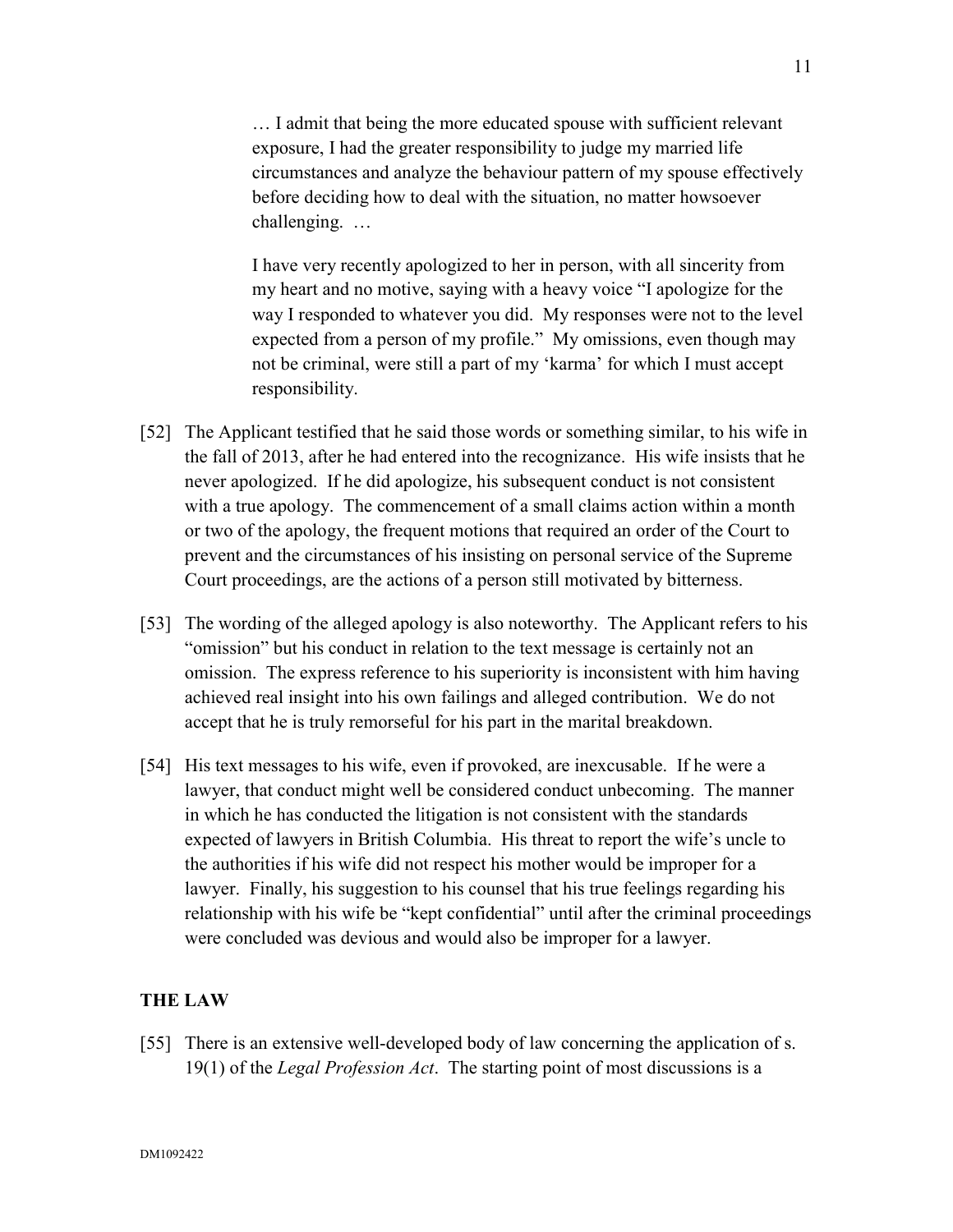reference to the writing of Mary Southin, QC, as she then was. Her article "What is Good Character" is published in *The Advocate*, 1977. In it she wrote:

> I think in the context "good character" means those qualities which might reasonably be considered in the eyes of reasonable men and women to be relevant to the practice of law in British Columbia at the time of application.

> Character within the Act comprises in my opinion at least these qualities:

- 1. An appreciation of the difference between right and wrong;
- 2. The moral fibre to do that which is right, no matter how uncomfortable the doing may be and not to do that which is wrong no matter what the consequences may be to oneself;
- 3. A belief that the law at least so far as it forbids things which are *malum in se* must be upheld and the courage to see that it is upheld.

What exactly "good repute" is I am not sure. However, the *Shorter Oxford Dictionary* defines "repute" as "the reputation of a particular person" and defines "reputation" as:

- 1. The common or general estimate of a person with respect to character or other qualities; the relative estimation or esteem in which a person is held.
- 2. The condition, quality or fact of being highly regarded or esteemed; also respectability, good report.

In the context of s. 41 I think the question of good repute is to be answered thus: would a right-thinking member of the community consider the applicant to be of good repute? ...

If that right-thinking citizen would say, knowing as much about an applicant as the Benchers do, "I don't think much of a fellow like that. I don't think I would want him for my lawyer", then I think the Benchers ought not to call him or her.

[56] The authorities make it clear that, because lawyers enjoy a special place in society, the status of barrister and solicitor requires that a special standard of honesty and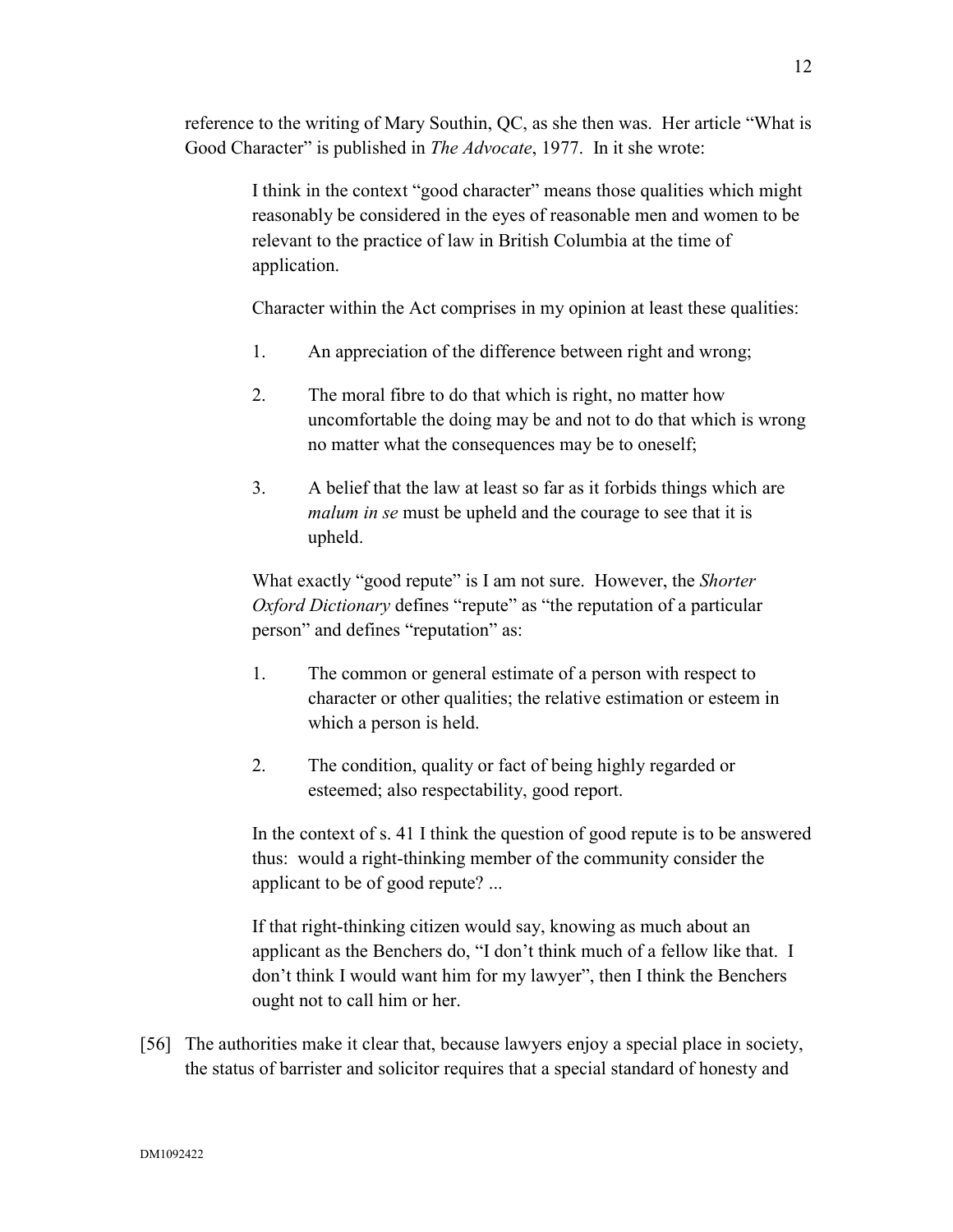integrity and trustworthiness be imposed and kept at all times. The hearing panel in the 1994 decision in the matter of credentials hearing involving DM wrote:

> ... To prove that this standard is met and will be met thus requires more than a reflection on a person's past honest conduct. The burden is high so that same public can see that we as a profession having earned and been granted their trust, will continue to work toward doing everything necessary to keep it. To this end a lawyer must not only show that he or she has all the attributes of good character – honesty being one of them – the lawyer must also show that he or she has other attributes from which a forecast of future integrity can be made. In summary, the profession at large and also the general public require lawyers to adhere to impeccable standards of behaviour and it is only through the adherence to such standards that we may achieve and keep the high regard for which we as a profession clamber and which, *inter alia*, gives to lawyers both status and economic advantage.

[57] Notwithstanding the high standards discussed, perfection is not required. The panel in *Law Society of BC v. Buttar*, 2009 LSBC 14, wrote:

> The authorities do not say that it is an irreducible minimum condition for admission to the bar that the applicant must have displayed absolute and unwavering honesty, forthrightness and abstention from lies, dissembling or other forms of deception at all time in all matters of every kind. If they did, the number of members of the bar would, we venture to think, be considerably smaller than it is. While the authorities abound in ringing declarations about the importance of "a commitment to speak the truth no matter what the cost" … it is clear that, as the hearing panel in *Law Society of Upper Canada v. Birman*, [2005] LSDD No. 13 put it (at paragraph 14), "no applicant should be held to a standard of perfection."

## **CONCLUSION**

[58] When considered in its totality, the Applicant's treatment of his wife offers evidence of serious character flaws. Matrimonial disputes often provoke intense and unflattering behaviour by people involved in that kind of visceral conflict. The Applicant sent his wife abusive and profane text messages that are quoted above. From an email he sent to his criminal defence counsel, we know that he was prepared to deceive his wife about the degree of interest he had in repairing the relationship in order to persuade her to soften her approach to the criminal charges he was facing. He has conducted litigation against his wife in a manner that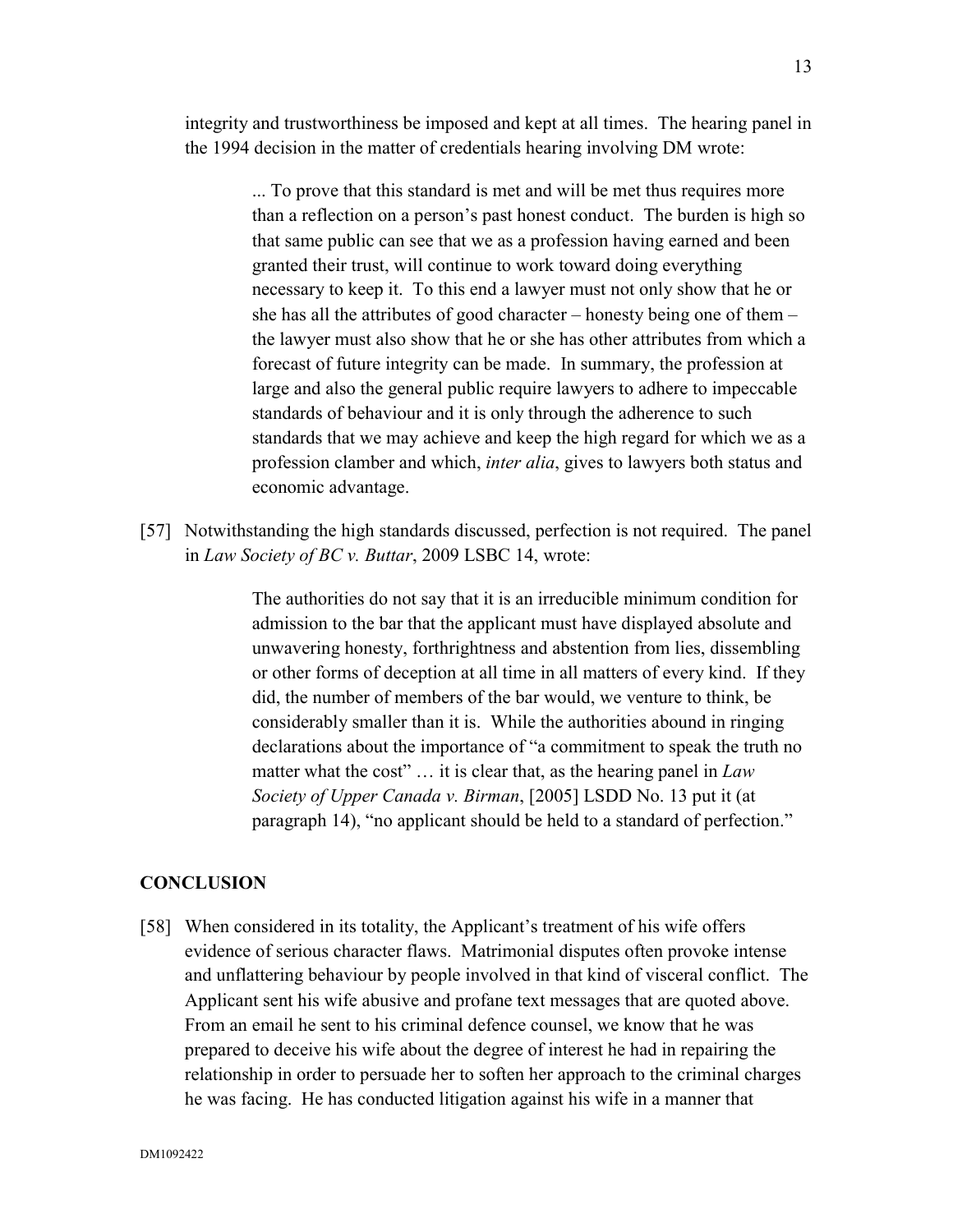required a court order to prevent him from filing further materials. As that litigation was ongoing at the time of this hearing, we are not fully apprised of the evidence or the outcome of that litigation. The results of the hearing in progress may become important when it comes time for the Law Society to decide whether to admit him to the bar upon successful completion of the professional legal training course and articles.

- [59] The character flaws revealed in the hearing are troubling. We have had to consider whether those flaws were provoked and exposed only because of the particular stresses of a matrimonial break up and whether they could become a factor in the Applicant's practising life as a member of the Law Society of BC.
- [60] We weigh against those serious issues the fact that he clearly worked very hard since coming to this country. His employers, past and present, attest to him being honest and diligent. If it were not for the dispute with his wife, which shows him in a very poor light, his employment record depicts him to be an exemplary candidate to be enrolled as an articled student. He could be held up as an example of an immigrant coming to this country succeeding through perseverance and hard work.
- [61] We also note that this is an application to become enrolled as an articled student, not called and admitted as a lawyer. If enrolled, the Applicant still has to undergo the process of learning through PLTC and articles to appreciate the standards that he must meet in both his personal and professional life. When the Credentials Committee considers his application to be called as a lawyer, they must be satisfied that the Applicant is of good character and fit at that time.
- [62] Although the Applicant's behaviour in relation to his wife leaves much to be desired, we do not believe he has such a defect in character that it should prevent him from starting on the road toward becoming a lawyer. We do not believe that the behaviour discussed above will be exhibited in his practice as an articled student.
- [63] We grant his application to become enrolled as an articled student, but, because of our concerns about his behaviour in relation to his wife, we feel it is necessary to impose conditions on his enrolment. These conditions are:
	- (a) a copy of these reasons must be provided to his principal and employer and counsellor;
	- (b) the principal must undertake to the Law Society to inform the Law Society forthwith in writing of any inappropriate behaviour involving the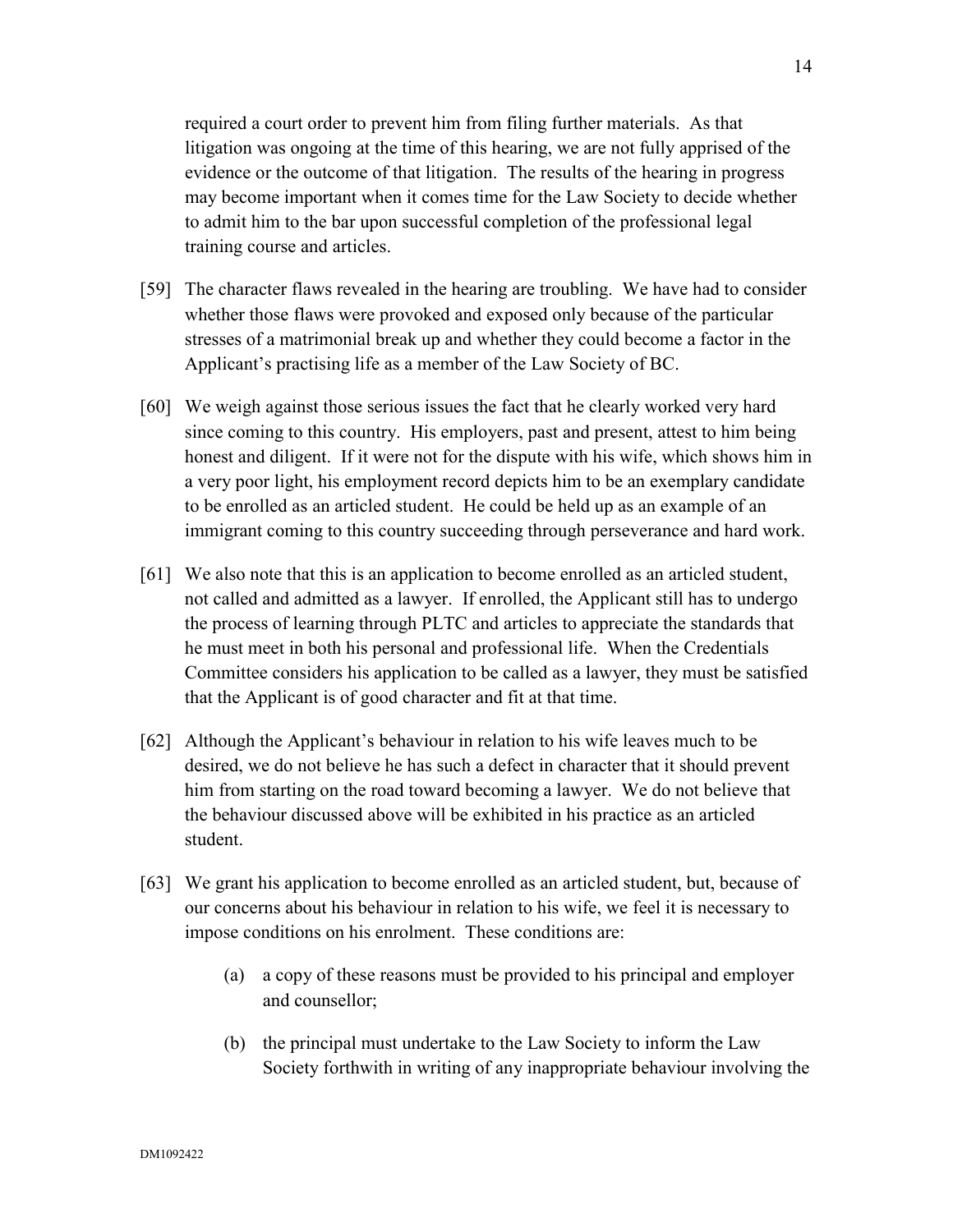Applicant that the principal becomes aware of, whether or not such a behaviour occurs during working hours;

- (c) the principal must undertake to provide quarterly reports to the Law Society setting out how the Applicant is progressing;
- (d) the Applicant must see a psychologist trained in matrimonial counselling, approved by the Law Society, to obtain one-on-one counselling concerning his relationship and dispute with his wife;
- (e) the Applicant must consent to the counsellor preparing a report to the Law Society describing the counselling program and the Applicant's involvement in and completion of the program.

## **COSTS**

[64] The parties are at liberty to make submissions in writing concerning costs.

## **DISSENTING DECISION OF CLAYTON SHULTZ**

[65] I agree with the findings of fact set out in the reasons of the Majority Decision. I do not, however, agree that the Applicant has met the requirements of Section 19(1) of the *Legal Professions Act*, which provides:

> No person may be enrolled as an articled student, called and admitted or reinstated as a member unless the benchers are satisfied that the person is of good character and repute and is fit to become a barrister and a solicitor of the Supreme Court.

- [66] Rule 2-67 of the Law Society Rules imposes an onus on the Applicant to satisfy the Benchers that he has met the s. 19(1) standard. It is significant that "good character and repute" must exist at the time of the application to become enrolled as an articled student; there is no implication in the Act or the Rules that a panel may accept an undertaking from an applicant to redress any deficiency in his character or reputation during the articling period as a basis for overlooking current issues.
- [67] In *Re. Schuchert*, 2001 CanLII 21499 at paragraph 20, the panel said:

It is important not to confuse the good character requirement for admission with notions about forgiveness or about giving the applicant a second chance. The Admissions panel is not in the forgiveness business; the test to be applied is clear, and the admissions panel is to determine if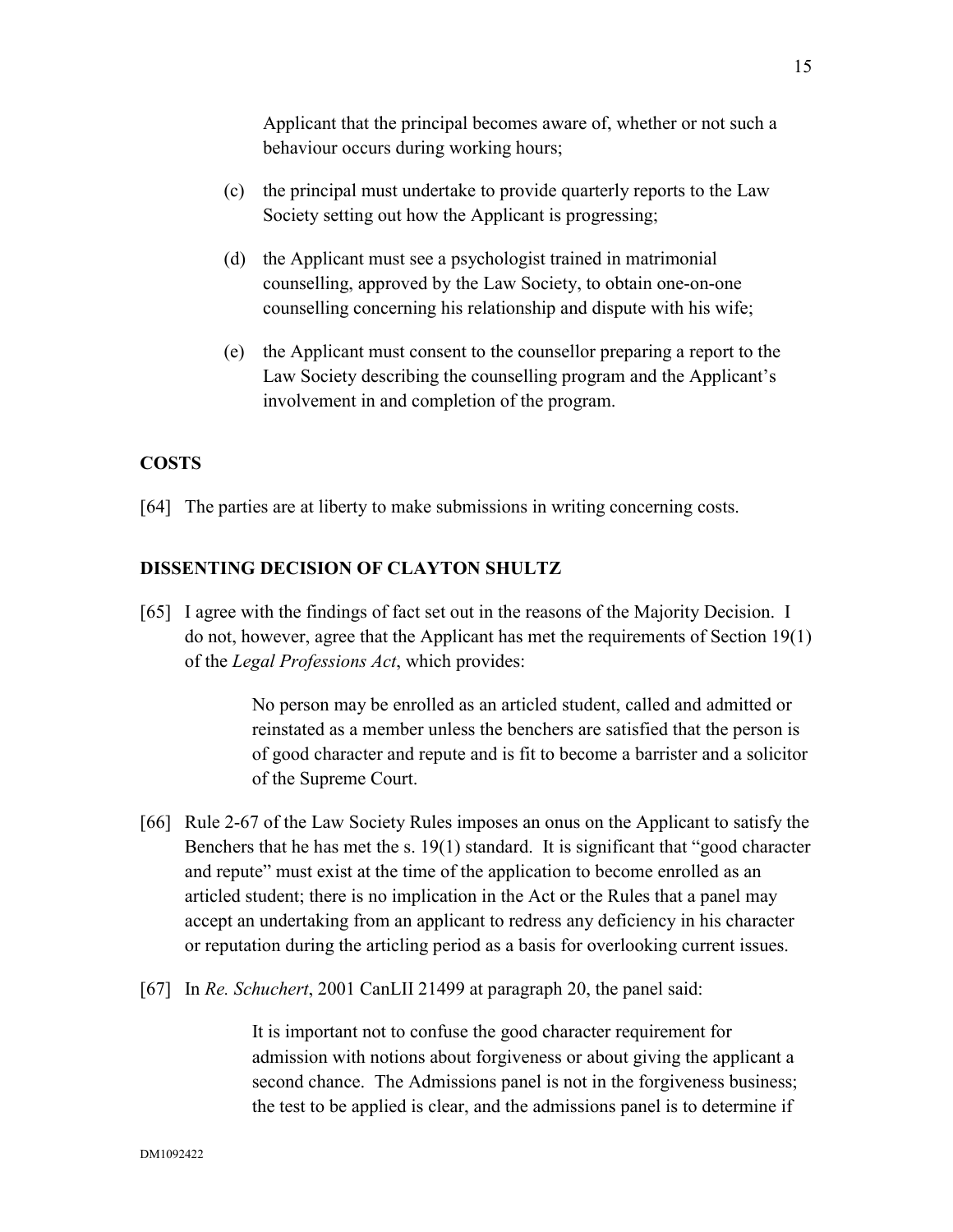the applicant is of good character *today*. The *Law Society Act* does not permit an admissions panel to apply any test other than that relating to the applicant's good character *at the time of the hearing*.

[emphasis added]

[68] A rationale for the "time of the hearing" requirement is stated at *Re. Applicant 3*, 2010 LSBC 23, paragraph 163:

> … he cannot be given the benefit of the doubt that he will become more honest and perceptive of correct conduct once he is called to the Bar. This would transfer the risk to the public and the profession. Law Society members must be equipped when they are called to serve the public and to maintain and nurture public confidence in the profession.

[69] The Applicant's character and repute must be assessed in the context of the entirety of the matters involving character and repute that were brought to the Panel's attention by the Applicant, the Law Society and the witnesses called. These are summarized in chronological order below:

| yy/mm/dd   | <b>Incident</b>                                                                                                                   | Paragraph in   |
|------------|-----------------------------------------------------------------------------------------------------------------------------------|----------------|
|            |                                                                                                                                   | the Majority   |
|            |                                                                                                                                   | <b>Reasons</b> |
| 2013/06    | The odious text message from the Applicant to<br>his wife.                                                                        | 19             |
| 2013/08/11 | Email from the Applicant to the Canadian High<br>Commission in New Delhi alleging<br>improprieties committed by his wife's uncle. | 21             |
| 2013/08/15 | Physical altercation between the Applicant and<br>his wife; conflicting testimony.                                                | 32 et seq      |
| 2013/08/21 | The Applicant reports his wife's uncle to the<br>RCMP for uttering "threats."                                                     | 23             |
| 2013/08/21 | The wife reports the August 15 altercation to<br>the RCMP                                                                         | 23             |
| 2013/08/21 | The Applicant is charged with domestic<br>violence under Section 266 of the Criminal<br>Code (the "Code")                         | 23             |
| 2013/08/   | The Applicant retains experienced criminal<br>counsel and sends an email to that counsel of<br>questionable propriety             | 24             |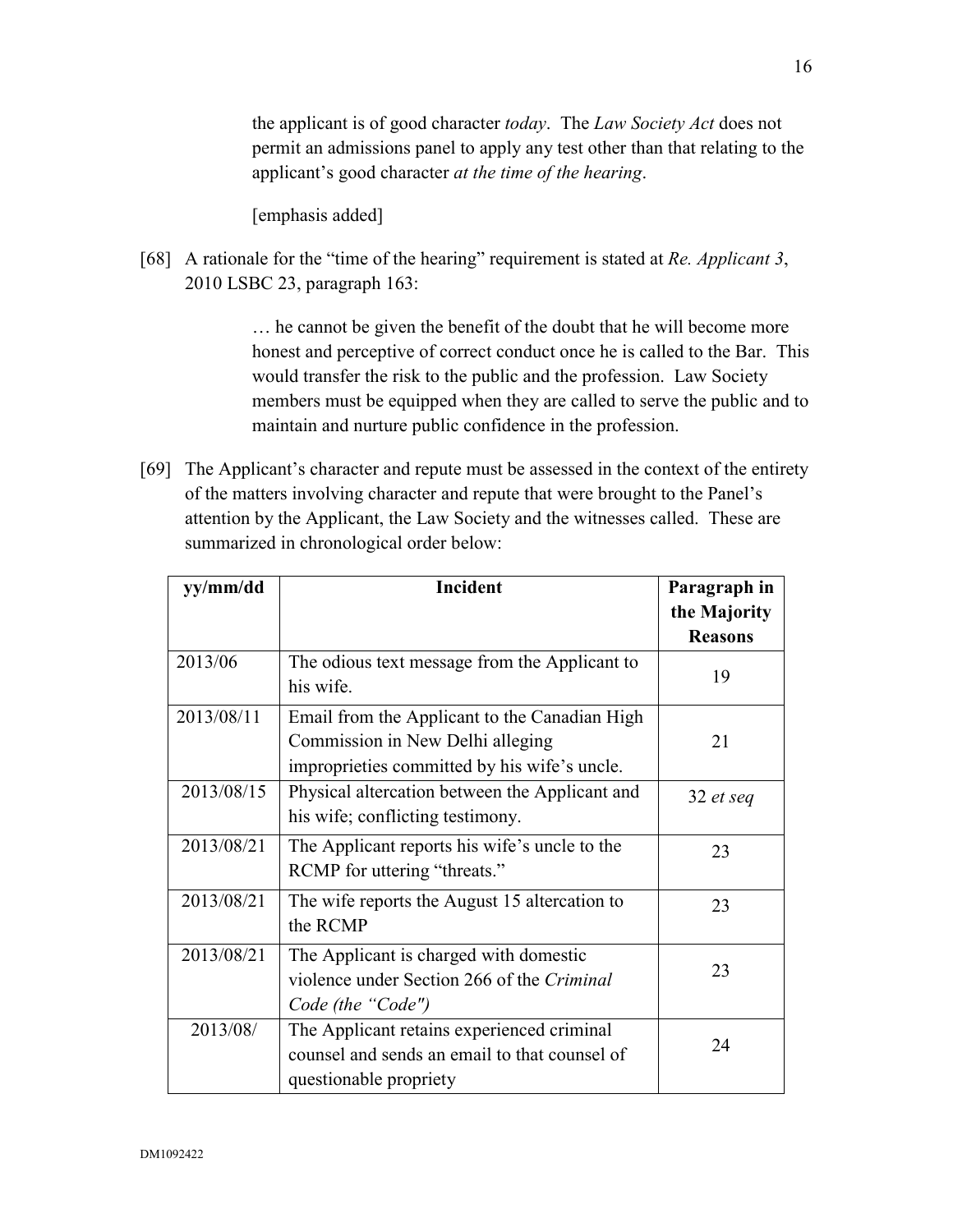| yy/mm/dd   | Incident                                        | Paragraph in<br>the Majority |
|------------|-------------------------------------------------|------------------------------|
|            |                                                 | <b>Reasons</b>               |
| 2013/09/4  | The Applicant commences the family law          | 27                           |
|            | proceeding in Provincial Court seeking access.  |                              |
| 2013/11/18 | The Applicant entered into a recognizance       | 25                           |
|            | agreement pursuant to Section 810 of the Code   |                              |
| 2014/01/29 | The Applicant filed an action in Small Claims   |                              |
|            | Court alleging wife's false statements caused   | 30                           |
|            | him to be charged and therefore he started to   |                              |
|            | gamble and lost all of his savings.             |                              |
| 2014/03/25 | The Provincial Court orders that further        | 28                           |
|            | applications could not be filed without leave.  |                              |
| 2014/03/28 | The Applicant seeks a premature Order of        |                              |
|            | Divorce, contrary to the spirit of the Order of | 28                           |
|            | the Provincial Court three days previously.     |                              |
| 2014/03/31 | The Applicant attempted to obtain judgment by   | 31                           |
|            | default and is denied.                          |                              |

[70] I have considered the following circumstances:

- (a) As noted in paragraph 60 of the Reasons of the Majority, "if it were not for the dispute with his wife, which shows him in a very poor light, his employment record depicts him to be an exemplary candidate to be enrolled as an articled student."
- (b) Although the Applicant retained counsel for specific legal tasks, he kept control over his own file throughout. Resolving the legal, practical and emotional issues in a family matter requires an objective viewpoint and balanced judgment. It is significant that matters repeatedly got out of hand.
- (c) The fact that the [law firm] is willing to rehire the Applicant despite having full knowledge of the circumstances giving rise to this hearing and accepting the burden of regular reporting to the Law Society is a positive indicator of his conduct during the four months of his employment as a law clerk with that firm.
- [71] Given my opinion that the Applicant has not yet discharged the onus to meet the requirement that he be of "good character and repute," I cannot concur with the majority opinion expressed in paragraph 62 above: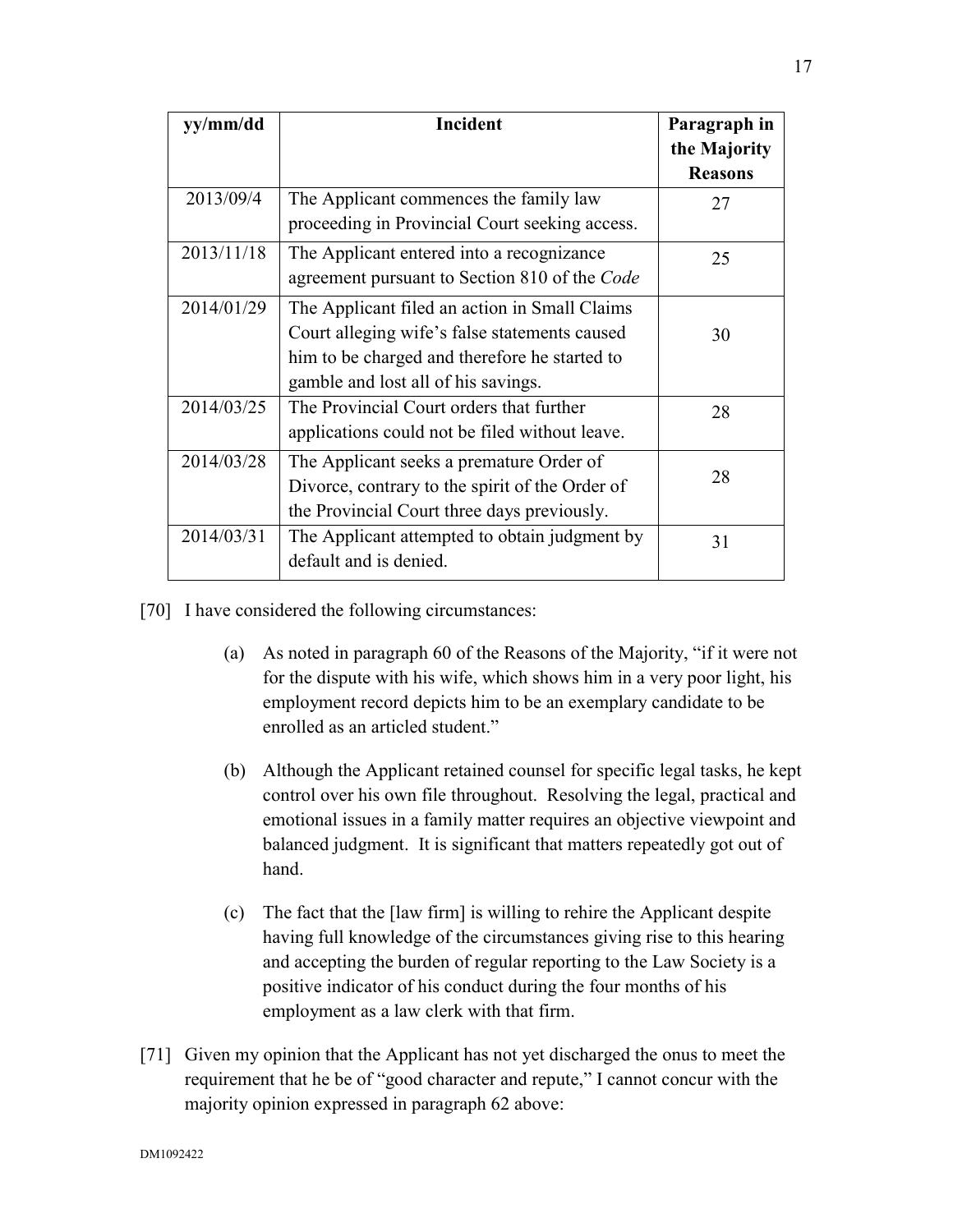Although the Applicant's behaviour in relation to his wife leaves much to be desired, we do not believe he has such a defect that he has such a defect in character that it should prevent him from starting on the road toward becoming a lawyer. We do not believe that the behaviour discussed above will be exhibited in his practice as an articled student.

- [72] In their Common Book of Authorities, counsel for the parties submitted 12 cases in matters involving admission or readmission to Articles or to the Bar, or reinstatement of a disbarred lawyer. In all cases the, adjudicators emphasized the onus on the applicant to establish good character and repute and rehabilitation from the flaws that had previously impeded his admission or readmission. The Applicant did not provide any evidence of remorse, let alone specific remedial actions such as anger management counselling, or efforts to assist his wife and their child.
- [73] In my opinion, the facts and submissions presented to the Panel do not inspire confidence that the Applicant's character defects will not resurface in practice when he faces the pressures, conflicts and disagreements that lawyers must routinely cope with in an objective and balanced fashion.

## **DISSENTER'S OPINION**

- [74] I would reject the Applicant's application to commence articles *at this time*. I would, however, encourage him to reapply when he has gained experience working in a law office and obtained counselling by a psychologist trained in matrimonial counselling.
- [75] My rationale is as follows:
	- (a) The transgressions listed in paragraph 69 occurred before he had any practical experience working in a law office in either India or Canada. It is my opinion that not only he, but also the public to which he hopes to deliver legal services, will benefit from exposure to legal practice in addition to the normal articling period. Through the extra time spent assisting and receiving guidance from qualified lawyers in serving their clients' needs, he will have the opportunity to develop the instincts required to be a successful articled student and ultimately an effective practitioner.
	- (b) A charge under the *Criminal Code* not only failed to stimulate improved behaviour, but also opened more avenues for the Applicant's exercise of